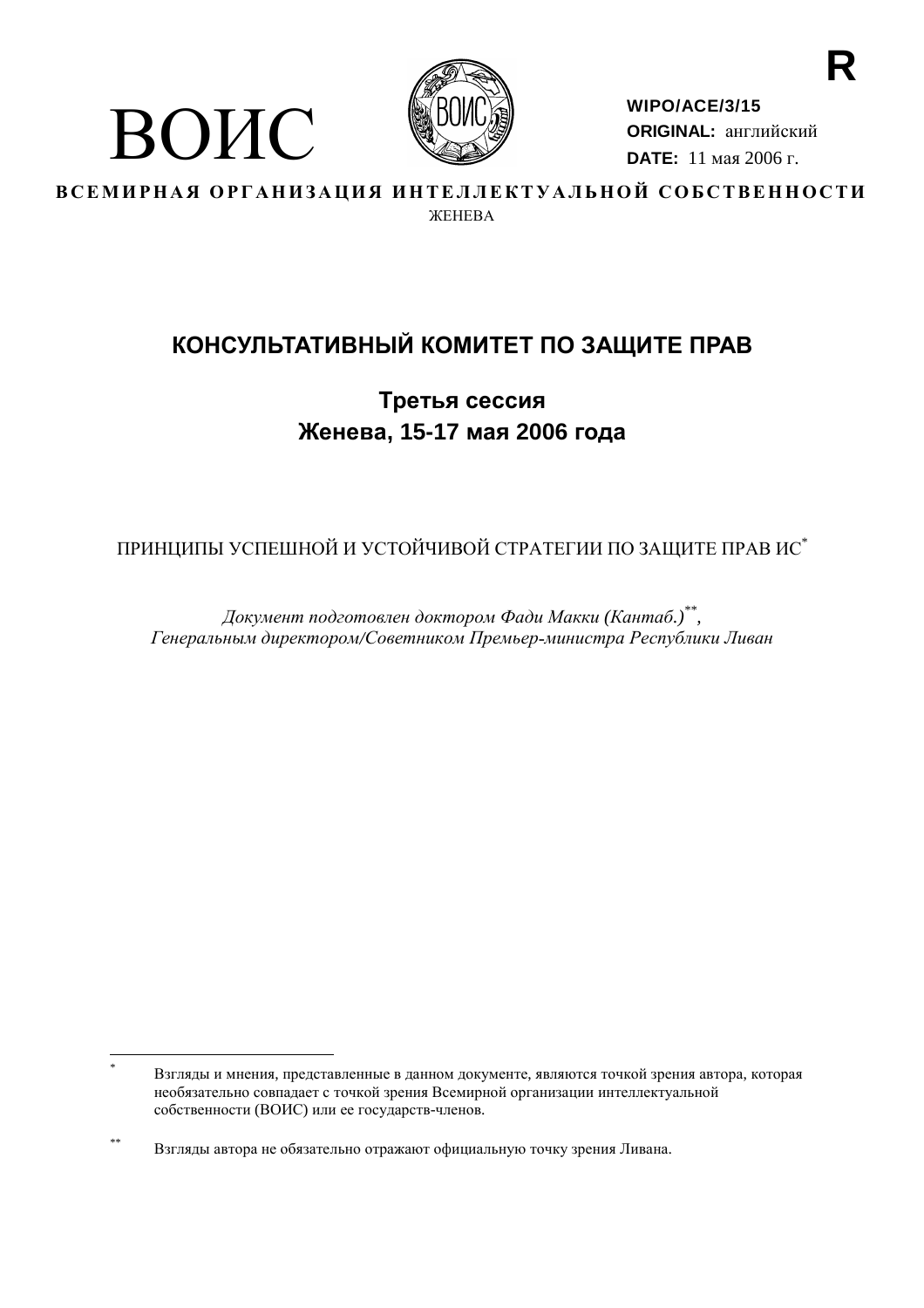# $W \times (ACE/3/15)$ стр. 2

# Содержание

| 2. Формируйте и/или укрепляйте правовые рамки защиты прав7              |  |
|-------------------------------------------------------------------------|--|
|                                                                         |  |
|                                                                         |  |
|                                                                         |  |
|                                                                         |  |
| 7. Обговаривайте снижение цен для потребителей правообладателями ИС  10 |  |
|                                                                         |  |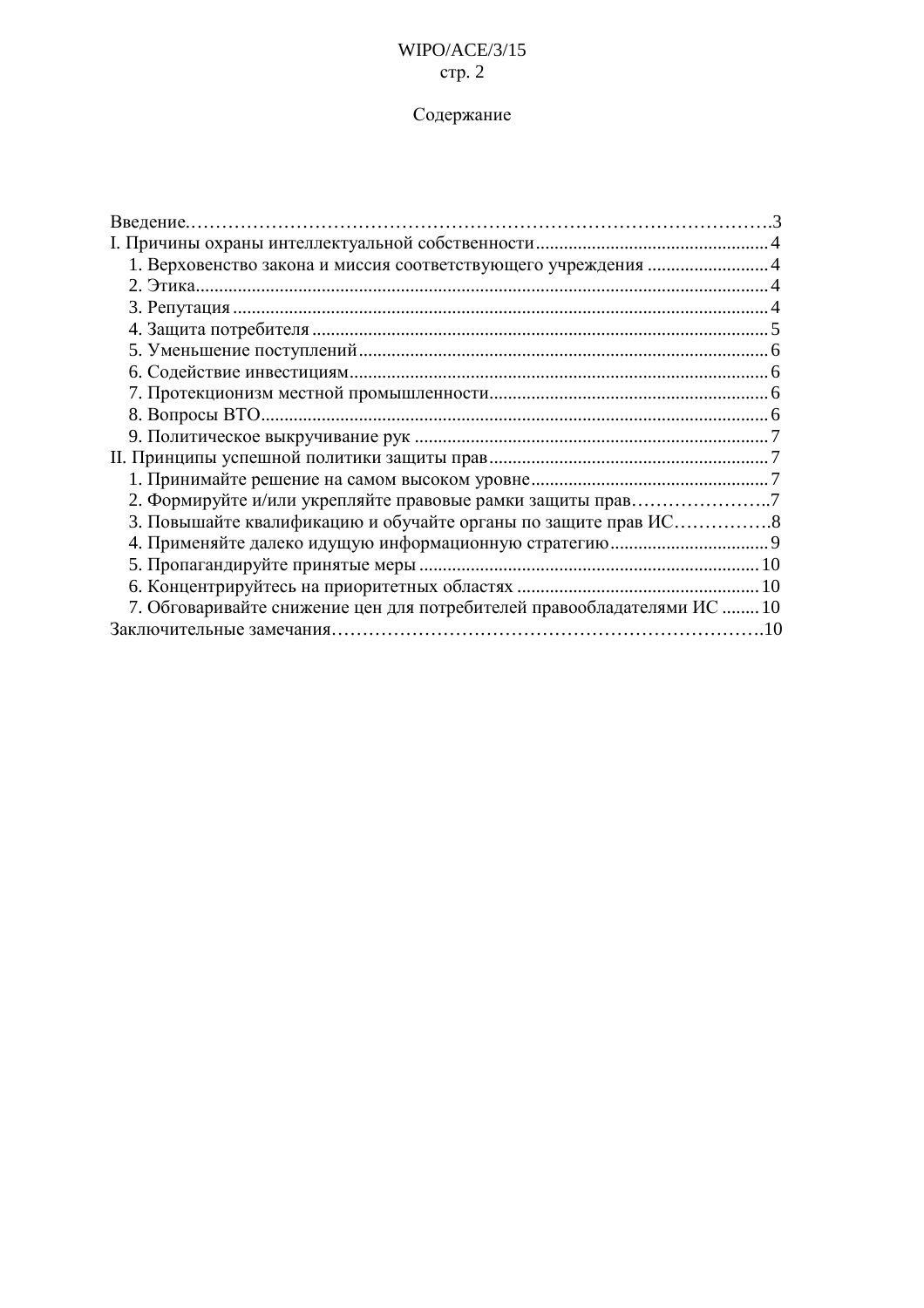# ПРИНЦИПЫ УСПЕШНОЙ И УСТОЙЧИВОЙ СТРАТЕГИИ ПО ЗАЩИТЕ ПРАВ ИС

# **ВВЕДЕНИЕ**

Пиратство интеллектуальной собственности не является проблемой, с которой сталкиваются только лишь развивающиеся страны. Не является оно и той елинственной проблемой, которая разделяет развитые и развивающиеся страны. Это глобальный вопрос первостепенного значения. С важностью мировой торговли и приходом современных технологий характер проблемы стал таким, что необходимо предпринимать изощренные меры, которые являются глобальными по масштабу и влиянию на общество в целом.<sup>1</sup> В настоящее время пиратством охвачен каждый сектор экономики, включая музыку, компьютерные программы, предметы роскоши, игрушки, узлы автомобилей и авиатехники, продукты фармацевтики.

В этом процессе важным является всеобъемлющая полнота правовых рамок, однако недавний опыт некоторых стран указывает на особую роль образования и партнерства между различными участниками, владельцами интеллектуальной собственности, государственным сектором и получателями выгод.<sup>2</sup>

Цель данной работы - показать отношение участников процесса к защите прав интеллектуальной собственности, а также предложить руководящие принципы по осуществлению стратегии успеха в борьбе с пиратством в интеллектуальной собственности·

В первой части раскрыты причины охраны интеллектуальной собственности с точки зрения всех участников отношений. Эти причины не относятся в равной мере ко всем участникам. Каждая упоминаемая причина применима в большей или меньшей степени к одному или более участникам.

Вторая часть данного документа относится к принципам успешной и устойчивой стратегии по защите прав ИС. Она содержит отдельные примеры успешных операций по защите прав.

Несмотря на то, что в данной работе особое внимание привлечено к опыту Ливана в области пиратства ИС, уроки можно извлечь и в более широком контексте. В частности, успешный опыт Ливана в осознании важности ИС и образования в этой сфере, можно легко переносить и на другие области юрисдикции.

 $\mathbf{1}$ Последние цифры характеризуют пиратство в размере около 7% мировой торговли. Для большей информации по данному вопросу см. Камил Идрис, Интеллектуальная собственность: мощный инструмент экономического роста, ВОИС стр. 299-334. См. также PriceWaterhouseCoopers, Контрафакция и контрабанда в Ливане: источник, влияние и предлагаемые решения (декабрь 2003 r.).Counterfeit and Smuggling in Lebanon: Source, Impact and Suggested Solutions (December 2003).

 $\overline{c}$ См., например, Европейская комиссия, Стратегия по защите прав интеллектуальной собственности в третьих странах, (2005/С 129/03).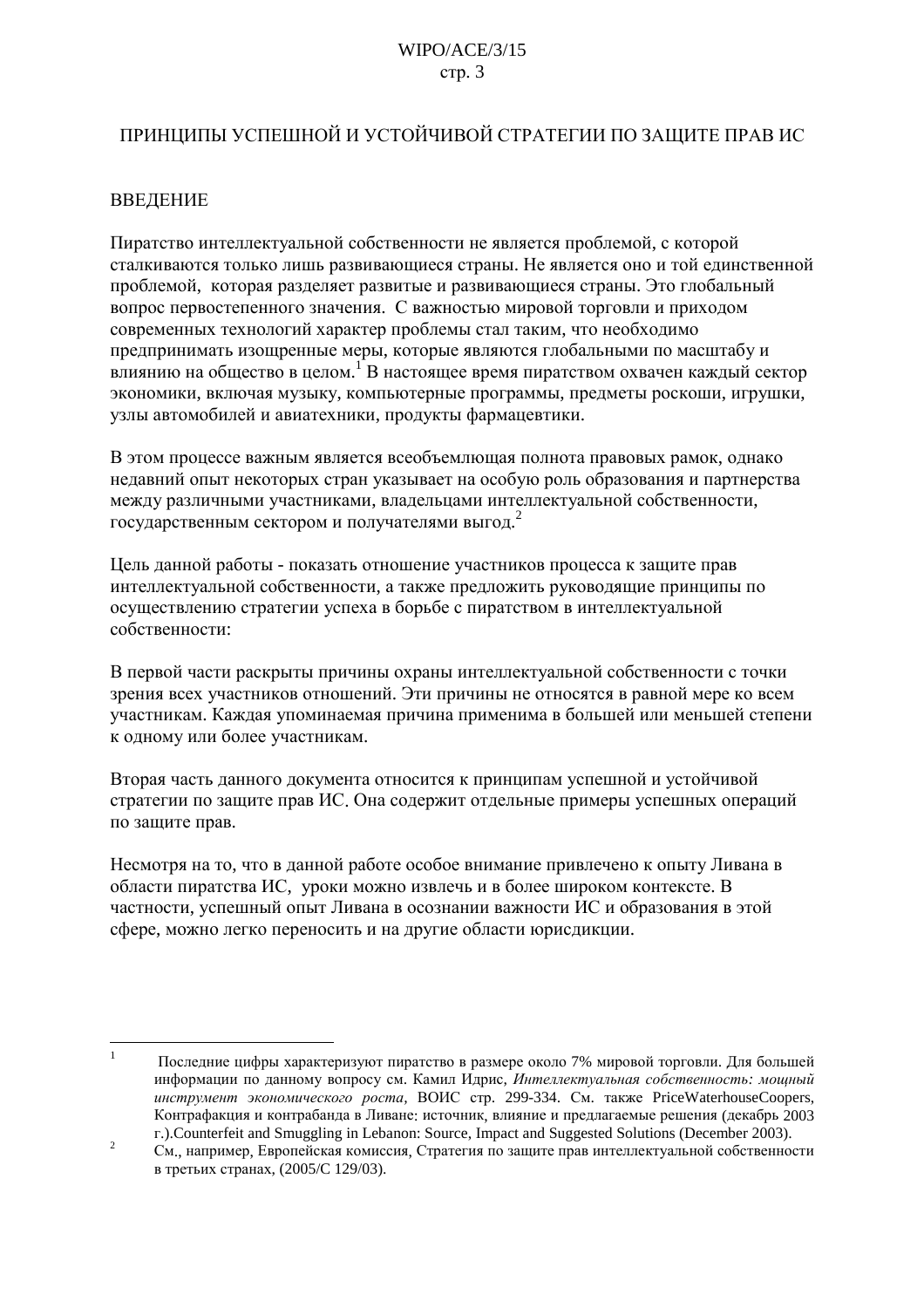#### $WIPO/ACF/3/15$  $crp. 4$

### <span id="page-3-0"></span>І. ПРИЧИНЫ ОХРАНЫ ИНТЕЛЛЕКТУАЛЬНОЙ СОБСТВЕННОСТИ

Органы по защите прав (министерства, ведомства по ИС...) часто приводят целый ряд причин, скрывающихся за борьбой с пиратством в области ИС. В то время как эти причины в той или иной мере разнятся от страны к стране, ниже приведены некоторые из наиболее, на которые часто ссылаются:

- Верховенство закона и миссия соответствующего учреждения
- Этика
- Репутация
- Защита потребителя
- Уменьшение поступлений
- Содействие инвестициям
- Протекционизм местной промышленности
- Вступление в ВТО
- Политическое выкручивание рук
- 1. Верховенство закона и миссия соответствующего учреждения

Защита прав ИС зачастую поручается министерству по делам опеки. Обычно им является министерство экономики и торговли<sup>3</sup>, а также силовым ведомствам, таким как таможня, полиция, и, кроме того - судам вследствие их роли в рассмотрении дел о спорах, с одной стороны, и в принятии решений ex-officio о наложении ареста и уничтожении контрафактных товаров, с другой. От таких учреждений и органов требуется выполнение соответствующих законов о защите прав ИС. Поэтому вначале главным основанием защиты прав ИС обычно является само предназначение соответствующего учреждения, от которого требуется принятие таких мер. Доверие к такому учреждению и основные принципы верховенства закона требуют, чтобы действующие законы надлежащим образом выполнялись.

#### 2. Этика

Хищение интеллектуальной собственности аналогично хищению любого другого вида собственности, такому, например, как кража денег или физического товара. В то время как к различным видам краж могут применяться разные санкции в зависимости от ценности украденного и характера хищения, а также от обстоятельств, сопровождавших данное событие, важнейшие характеристики акта хищения остаются такими же, а именно незаконное отчуждение или отчуждение без разрешения чего-либо от кого-либо. В поддержку правоприменительных мер политики часто приводят аргументы неэтичности пиратства.

# 3. Репутация

Говоря в целом, на репутацию часто влияет уровень пиратства в конкретной стране, с одной стороны, и степень желания этой страны принимать меры по защите прав против лиц, совершающих акты пиратства ИС. В частности, на свободу коммерческой деятельности отрицательным образом влияет слабость реализации защиты прав ИС.

 $\mathcal{R}$ Это может отличаться от страны к стране. В некоторых случаях во главе зашиты прав ИС стоит министерство культуры.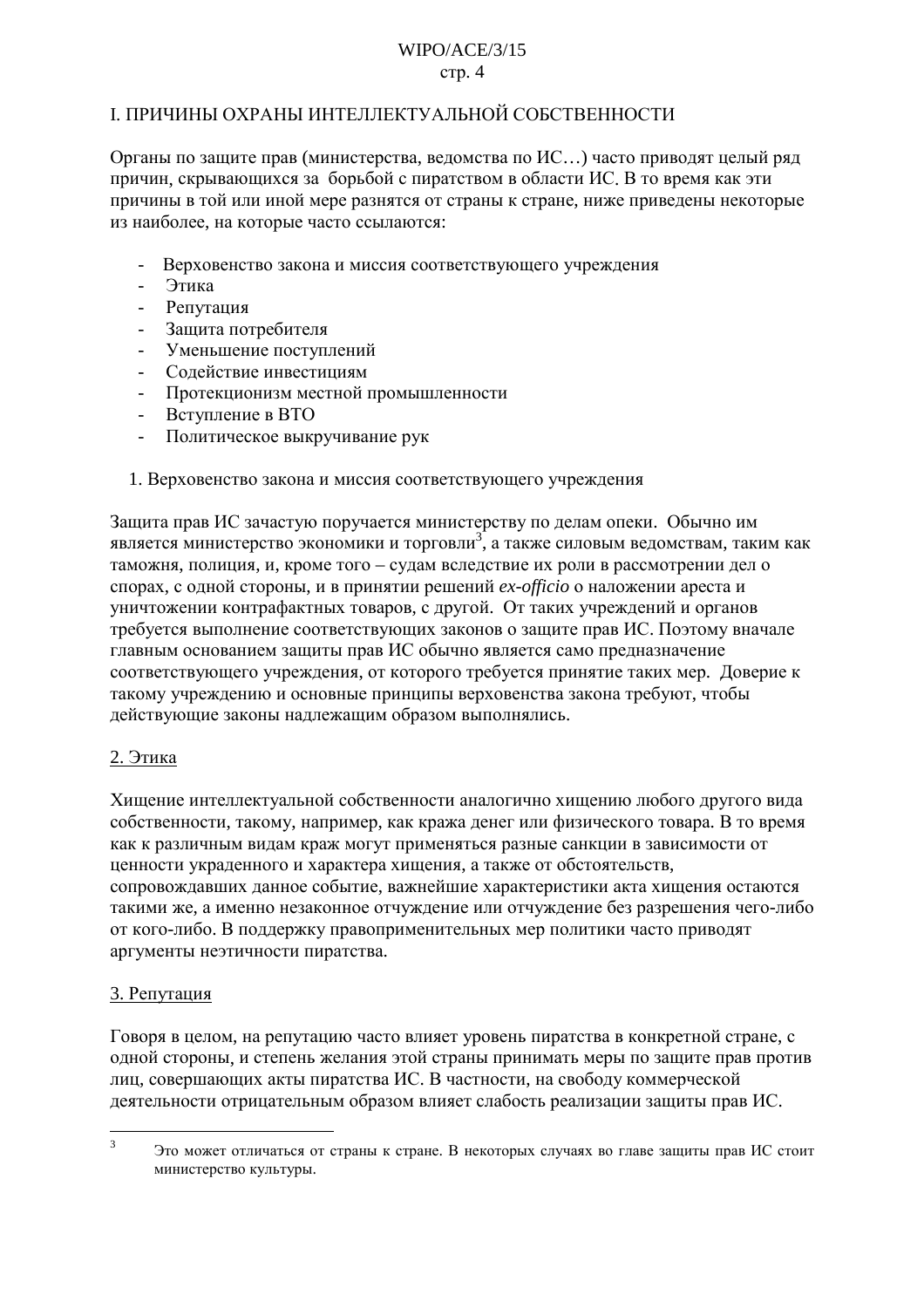<span id="page-4-0"></span>Хотя нелостаточность зашиты прав ИС или ее полное отсутствие не отражены в ежегодном отчете Мирового банка о деловой активности (*Doing Business*<sup>4</sup>), нет сомнений, что надлежащая защита прав ИС благоприятствует хорошей репутации в деловых кругах и должна включаться в последующие издания.

Кроме того, некоторые страны, особенно те, которые являются чистыми импортерами контрафактных товаров, в отличие от местных производителей такой продукции, не в восторге от перспективы стать «мусорной плошалкой» для экспортеров контрафактных товаров и поэтому принимают политические решения с целью изменения такого положения.

#### 4. Защита потребителя

Защита потребителя является важной причиной борьбы с пиратством. В этом отношении ключом проблемы является здоровье человека и основные права потребителя на безопасные продукты. Это относится к быстро перемещающимся потребительским товарам, автомобильным узлам, таким как тормоза и другие существенные компоненты, а также продукты фармацевтики. Пиратство в сфере такой продукции может вызвать негативный эффект у потребителей. Временами оно может иметь даже фатальные последствия. Одни из наиболее очевидных рисков, связанных с контрафактными товарами, относятся к последующим аллергическим реакциям, раздражениям кожи, ослаблению иммунной системы, болезням, отравлениям и возможной смерти.<sup>5</sup>

Несмотря на то, что здоровье человека является наиболее важным в борьбе с пиратством, защита потребителя не ограничивается только лишь одним здоровьем. Право потребителей знать, что они приобретают, является также основным элементом в проведении кампании против пиратства. Для этого имеются финансовые и другие причины. С финансовой точки зрения потребители платят определенную сумму денег за конкретный оригинальный продукт. Контрафактный товар, который продается в качестве оригинала, вне сомнения стоит лешевле из-за того, что он не прошел официальные каналы бизнеса, например, за него не платились роялти правообладателям ИС. С одной стороны, это незаконно обогащает пиратов, а с другой, чрезмерно опустошает кошельки потребителей.

Существуют вопросы, выходящие за рамки финансовых, такие как подлинное происхождение самого продукта и нематериальные ценности - культурные, этические и социальные, которые мог бы иметь подлинный продукт, такие как ручная работа, безопасность для окружающей среды, добросовестная маркировка, местная община. В таких случаях у покупателя имеются некие другие ожидания, нежели финансовые, которые не может дать контрафактный продукт.

 $\overline{4}$ См. Doing Business in 2005 - Удаляя препятствия росту, Мировой банк (2005 г.).

 $\overline{5}$ См. PriceWaterhouseCoopers, Контрафакция и контрабанда в Ливане: Источник, влияние и предлагаемые решения (декабрь 2003 г.), особенно стр. 20-21.

 $6\overline{6}$ Существуют случаи, когда контрафактный продукт и продается как контрафактный, а потому не создает путаницы в отношении подлинной природы самого продукта.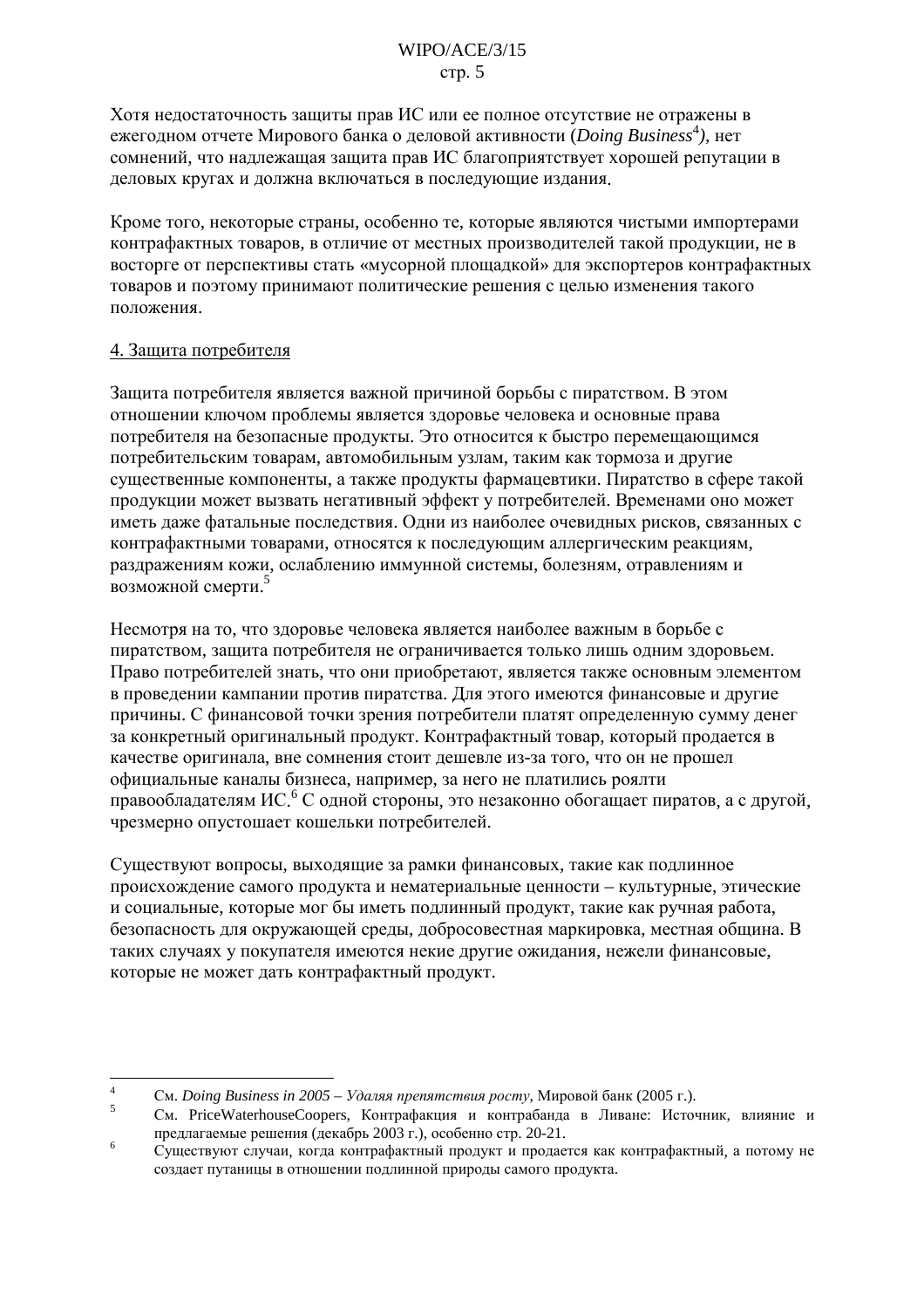#### <span id="page-5-0"></span>5. Уменьшение поступлений

Уменьшение в результате пиратства поступлений можно проследить по двум основным направлениям: потери, связанные с таможенными процедурами, и потери НДС и других налогов. Каналы пиратской продукции зачастую являются нелегальными, поскольку для реализации используется контрабанда и другие незаконные приемы для ее импортного, экспортного и локального распространения. Кроме того, как это делается, например, в Ливане, контрафакторы не регистрируют своих работников в национальном фонде социального страхования, что означает помимо всего прочего, что медицинское и другое страхование возлагается непосредственно на правительство, а не на неофициального работодателя, что приводит еще к большему давлению на правительственный бюджет, увеличивая расходы правительства.

#### 6. Содействие инвестициям

Многонациональные корпорации, которые не имеют возможности зарегистрировать и/или получить надлежащую охрану своих прав на интеллектуальную собственность, дважды подумают, прежде чем будут инвестировать в какой-то определенной стране. Конечно, случаются инвестиции, которые придают большую важность интеллектуальной собственности, чем другие. Сектор ICT является наиболее характерным, где надлежащая охрана интеллектуальной собственности очень существенна для создания благоприятных условий инвестициям. Однако развитие всех секторов экономики, основанных на знаниях, зависит от должной защиты прав интеллектуальной собственности.

### 7. Протекционизм местной промышленности

Разрабатывая стратегию защиты прав ИС, политики часто подчеркивают важность местной промышленности. Особенно это относится к странам со сравнительно развитой промышленностью и услугами, в которых интенсивно используется ИС. И хотя смысл этого аргумента «политически некорректен», он все-таки срабатывает. Особенно это справедливо там, где делается ссылка на национальную историю успеха (авторы этих историй, другие службы и сами изготовленные товары, которые зависят от охраны ИС).

# 8. Вопросы ВТО

В ВТО рассматриваются вопросы применения более жестких мер по защите прав ИС. Это одинаково справедливо как для стран-членов ВТО, так и для тех, кто еще только пытается к ней присоединиться. В последнем случае это ощущается в большей степени, поскольку защита прав ИС в течение разумного периода времени часто является неписанным условием до того, как подписывается протокол о присоединении. До присоединения страны, перед тем как одобрить условия ее присоединения, члены ВТО имеют возможность отслеживать всю серьезность мер присоединяющейся страны по защите прав ИС. Наблюдение за статусом ИС в присоединяющейся стране позволяет членам ВТО точно оценить ситуацию и рекомендовать принятие специальных мер до ее вступления либо внесение необходимых изменений в ее законодательство. На самом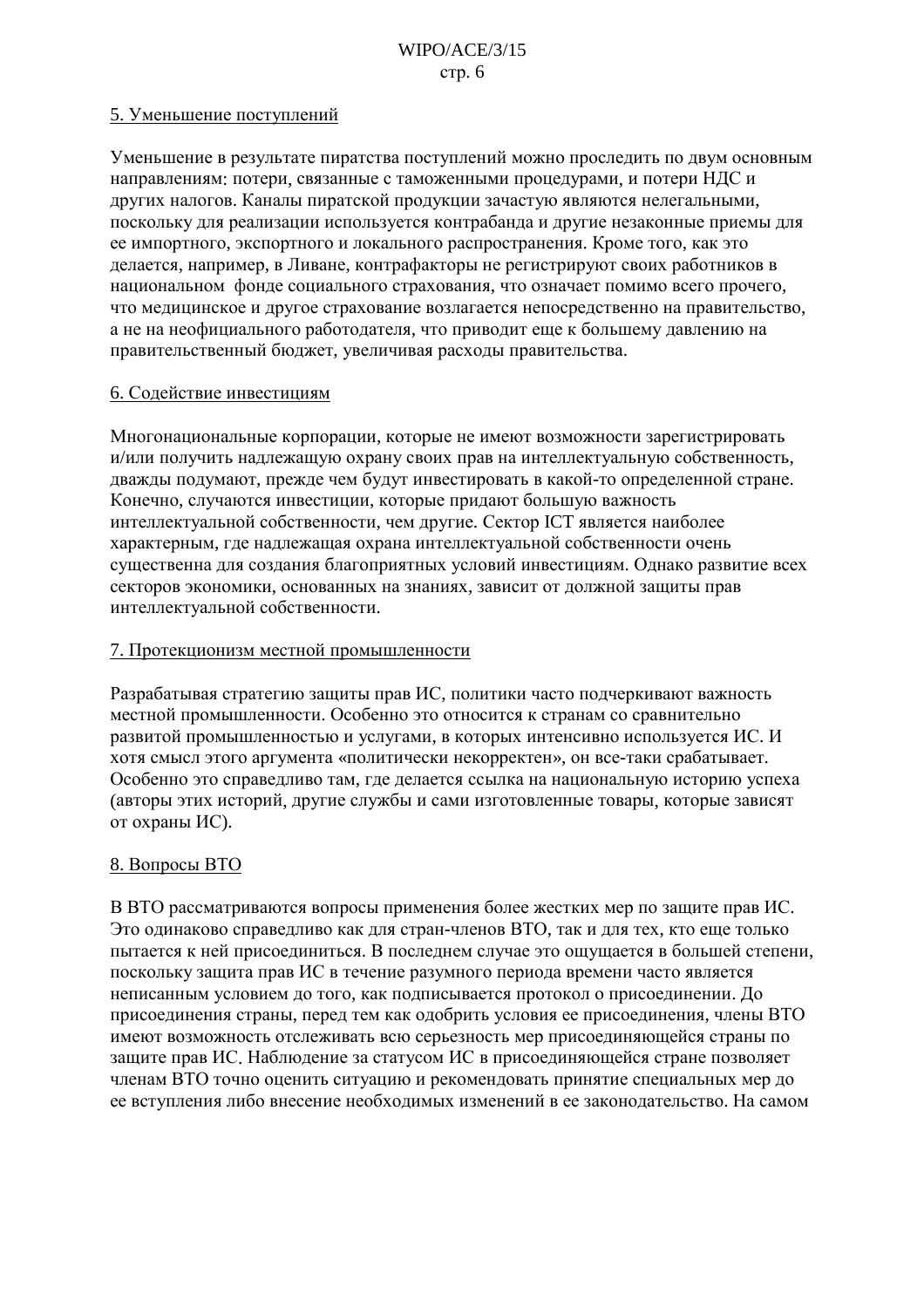### $WIPO/ACF/3/15$  $crp. 7$

<span id="page-6-0"></span>деле самые последние присоединения сопровождались условиями, в которых содержались элементы «ТРИПС-плюс».<sup>7</sup>

#### 9. Политическое выкручивание рук

В наши дни не является чем-то необычным ссылаться на ИС в политических двусторонних или многосторонних отношениях. В двусторонних отношениях при условии надлежащих уровней защиты прав ИС основным является обеспечение финансовой помощи или даже освобождение от выплаты долга.<sup>8</sup>

Для осуществления наиболее агрессивных мер по защите своих прав интеллектуальной собственности за рубежом некоторые развитые страны и, прежде всего США, применяют также методы угроз отмены торговых преференций, являющихся частью Общей системы преференций (GSP). Это зачастую используется в публикации ежегодного обзора "Special 301", в котором подробно рассматриваются адекватность и эффективность охраны интеллектуальной собственности в большом числе стран.<sup>10</sup>

# ІІ. ПРИНЦИПЫ УСПЕШНОЙ ПОЛИТИКИ ЗАЩИТЫ ПРАВ

Постоянные и успешные действия по защите прав ИС зависят от множества факторов. Некоторые из них имеют отношение к соответствию правовым и институциональным установкам. Другие - к коммуникациям и стратегии по установлению широких связей с общественностью. Ниже приводится набор принципов, которые могут рассматриваться в качестве предпосылок для успешной и устойчивой стратегии защиты прав  $MC$ :<sup>11</sup>

- Принимайте решение на самом высоком уровне
- Формируйте и/или укрепляйте правовые рамки защиты прав
- Повышайте квалификацию и обучайте органы по защите прав ИС
- Применяйте далеко идущую информационную стратегию
- Пропагандируйте принятые меры
- Концентрируйтесь на приоритетных областях
- Обговаривайте снижение цен для потребителей правообладателями ИС

# 1. Принимайте решение на самом высоком уровне

Политическое решение о борьбе с пиратством должно приниматься на самом высоком исполнительном уровне страны. Существует несколько путей принятия такого решения. Первый путь - это включение принципов защиты прав ИС в стратегию

 $\overline{7}$ См., например, условия присоединения Иордании, Омана и Саудовской Аравии, которым пришлось дать согласие на применение некоторых аспектов ТРИПС-плюс.

<sup>8</sup> В подтверждении этому во время недавнего визита ливанского премьер-министра в Белый дом накануне Первой Бейрутской донорской конференции президент США Джордж Буш указал ливанской делегации на важность улучшения защиты прав ИС в Ливане.

 $\overline{9}$ Для большей информации см., например, доклад IIPA по практике защиты прав ИС в некоторых странах, опубликованный в ежегодном обзоре GSP Country Eligibility Practices Review, 66 Fed. Reg. 19278 (13 апреля 2001 г.).

<sup>10</sup> Например, в обзоре за 2004 год рассматривается практика 85 стран в части соответствия и эффективности зашиты прав ИС. См. ежегодный обзор USTR, Special 301 (2004 г.).

 $11$ Лля информации по другим стратегиям защиты прав ИС см. Европейская комиссия. Стратегия защиты прав интеллектуальной собственности в третьих странах, (2005/С 129/03).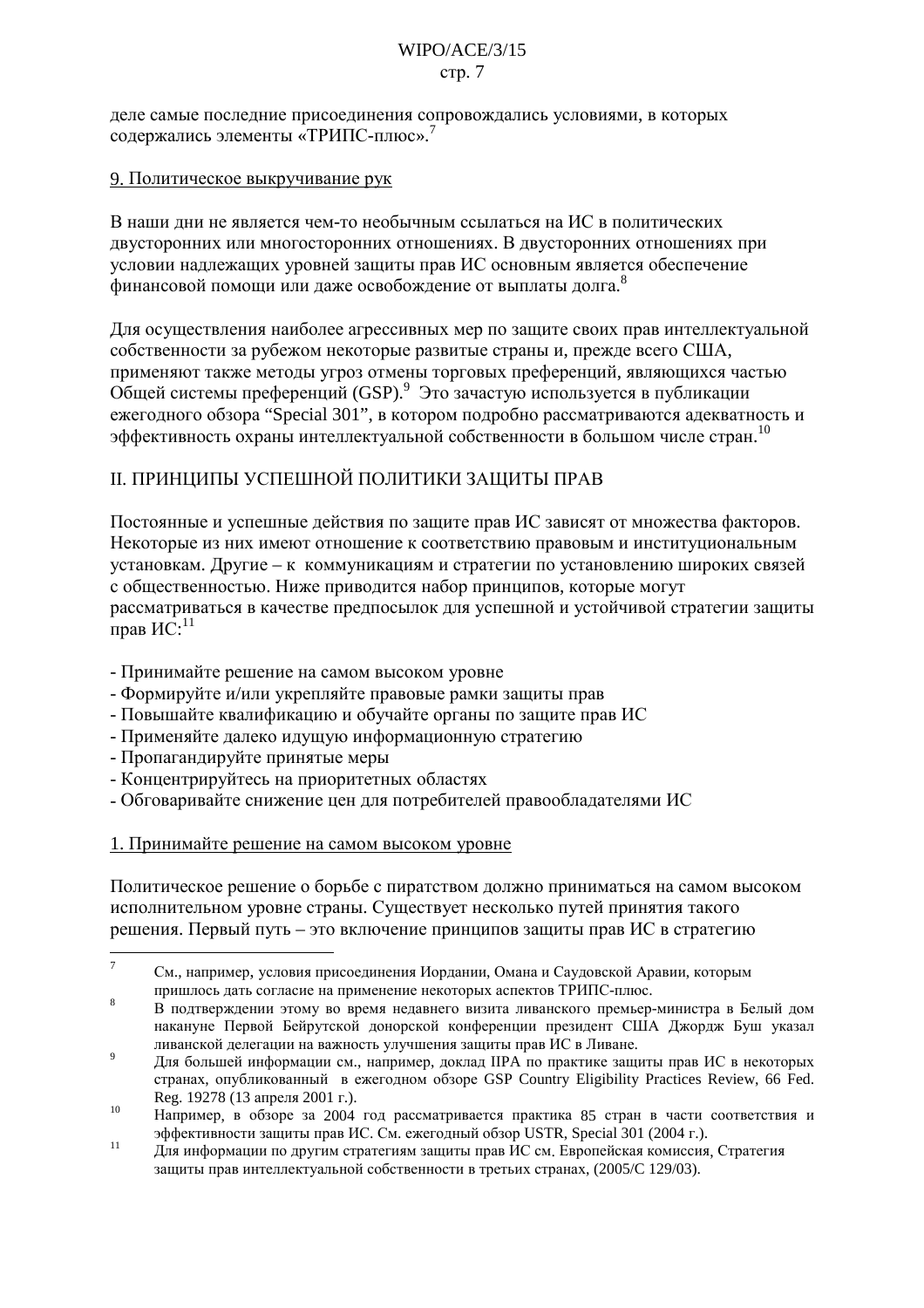правительства, которая обычно является основой для прилания уверенности. Выбор терминологии является весьма существенным для подачи сигнала всем участникам. Выраженные в суровом тоне формулировки вероятнее всего дадут им надежду.

Как только принимается решение, оно должно быть надежным образом неоднократно доведено до сведения всех ответственных силовых ведомств, чтобы заверить участников о серьезности намерений, особенно если решение о борьбе с пиратством принимается после длительного периода слабой защиты прав. Это весьма важно в свете встречающегося в некоторых странах отношения в том плане, что контрафакция не является серьезным нарушением.<sup>12</sup>

#### 2. Формируйте и/или укрепляйте правовые рамки защиты прав

Правовые рамки в отношении вопросов пиратства должны быть полноценными, современными и эффективными. Силовые органы должны иметь необходимые юрилические полномочия по вопросам пиратства. Не существует никакой «единственной» правовой модели. В некоторых правовых системах ведомства интеллектуальной собственности имеют большие полномочия, издавая приказы об уничтожении контрафактной продукции после ее ареста. В других - таможенные органы имеют право, например, договариваться с импортером контрафактной продукции о передаче импортером права собственности на товар таможне взамен обусловленного наказания. В третьих все еще допускается внесение изменений в признанный нарушающим права товарный знак, и в этом случае можно получить согласие на выпуск товаров с измененным товарным знаком в свободное обращение без применения мер наказания, но с отнесением расходов, связанных с изменением знака, на счет нарушителя, что является мерой, которая не представляет собой реальное сдерживание.

В любом случае не существует одной единственной правовой модели защиты прав ИС. Какая бы модель не использовалась, она должна иметь правовой баланс между различными органами по защите прав ИС, а именно, таможнями, ведомствами интеллектуальной собственности и судами. Она должна представлять собой соответствующее средство сдерживания для «потенциальных пиратов» путем больших штрафов и даже в определенных случаях приговоров о тюремном заключении.

# 3. Повышайте квалификацию и обучайте органы по защите прав ИС

Сотрудники ведомств интеллектуальной собственности, судов и работники таможни должны проходить надлежащее и постоянное повышение квалификации по вопросам ИС. Недостатки в образовании занимающихся этим делом работников в отношении вопросов ИС могут привести к неправильной интерпретации законов. Если такая неправильная интерпретация законов постоянно повторяется, у правообладателей ИС исчезнет охота жаловаться на нарушения, поскольку у них будет утеряно доверие к системе. $^{13}$ 

 $12$ Камиль Идрис, Интеллектуальная собственность: мощный инструмент экономического роста, ВОИС, стр. 309.

<sup>13</sup> Например, сулы, отказывающие в предоставлении охраны владельцу авторского права только лишь на том основании, что последний не зарегистрировал его в ведомстве ИС.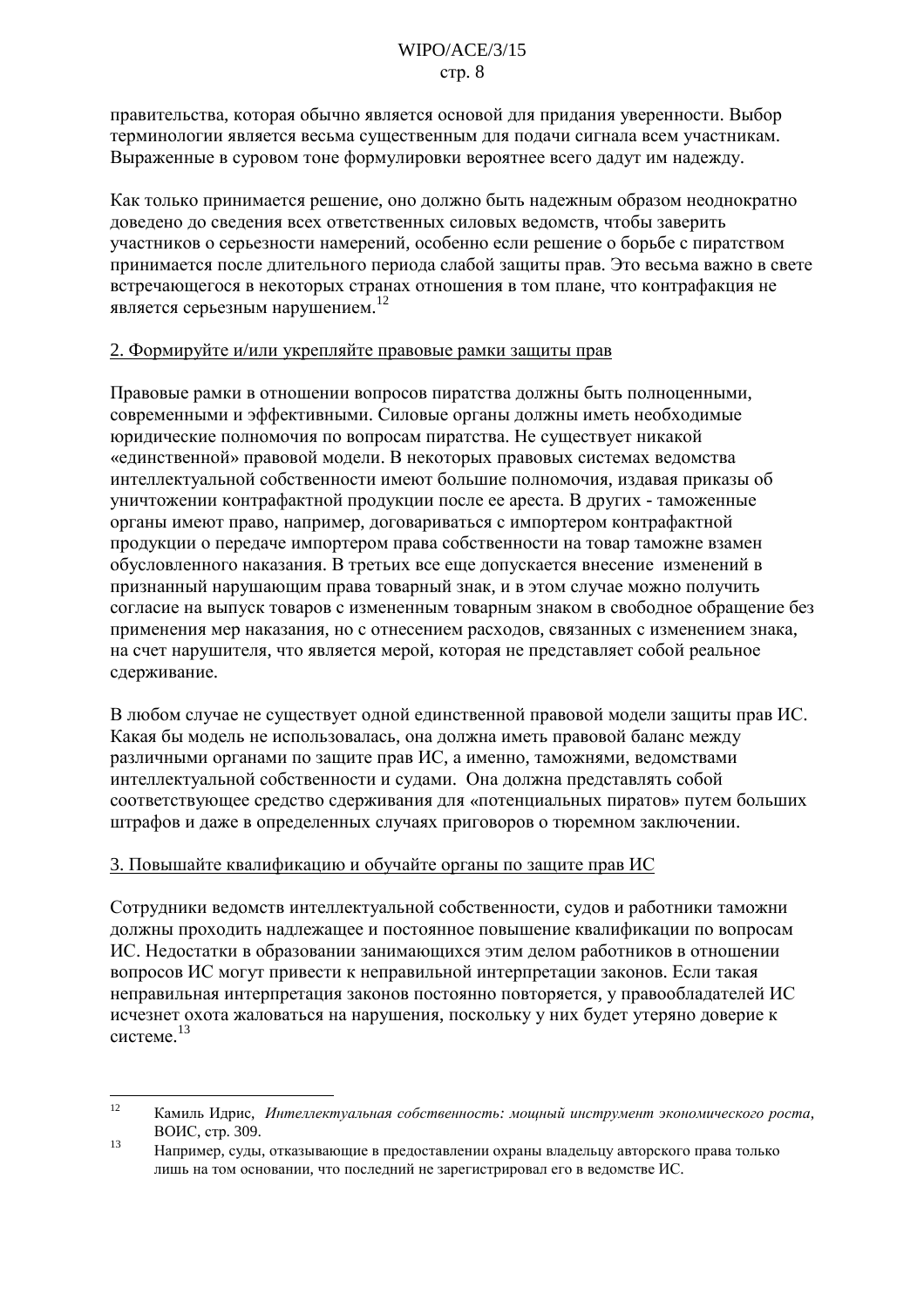#### <span id="page-8-0"></span>4. Применяйте далеко идущую информационную стратегию

Несмотря на увеличение количества стран, принимающих законы об ИС в основном как часть обязательств по соглашению ТРИПС, масштабы пиратства продолжают расти. Нужен новый подход с долгосрочной перспективой, построенный на обучении на ранней стадии, который повышает осознанность потребителей и создает государственно-частное партнерство, являющееся существенным компонентом этого нового подхода.

Существуют три основных типа игроков, для которых направлена кампания по ИС:

- молодые студенты
- потребители и домашние хозяйки
- частный сектор.  $\sim$

Студенты должны понимать теоретические и этические аспекты охраны ИС. Они являются нейтральными получателями продуктов ИС. В будущем они смогут стать либо чистыми потребителями продуктов, содержащих компоненты ИС, владельцем которой является третья сторона, либо самими правообладателями ИС. Они также смогут стать как теми, так и другими одновременно.

На ранней стадии им должны быть разъяснены самым понятным языком с использованием примеров из реальной жизни все выгоды охраны.<sup>14</sup> В общих чертах им также следует знать о рисках и опасностях, связанных с контрафактными товарами. Недавно ведомство интеллектуальной собственности Ливана в сотрудничестве с ВОИС проводило информационную кампанию в школах (средние классы), совпавшую по времени с международным днем ИС.<sup>15</sup> Несколько специалистов ведомства интеллектуальной собственности посетило ряд школ по всему Ливану с целью проведения дискуссий среди учеников по практическим вопросам ИС. Реакция школьников была весьма положительной. В кампании использовались и распространялись по школам брошюры ВОИС с комиксами.

Потребители, как граждане страны, должны знать о своих правах. Они также должны знать в деталях о выгодах, связанных с охраной ИС. В то же время они должны знать достаточно подробно и о рисках и об опасностях, связанных с контрафактными продуктами.

Частные фирмы, использующие охрану ИС, должны, прежде всего, понимать, что охрана ИС - это не улица с односторонним движением, когда правительство защищает их права и сдерживает пиратство. Они должны знать, что отвечают за успех любой стратегии по защите прав ИС и что они играют свою роль в создании осведомленности общества и что они, в конце концов, являются партнерами по процессу. В этом отношении очень полезным является высказывание жалоб правообладателями ИС. Таким путем они будут играть роль в поиске сотрудниками силовых структур пиратской продукции, особенно в развивающихся странах ввиду малой численности кадров. Кроме того, это создает доверие к рейдам, по крайней мере, на начальной

 $14$ В качестве прекрасного упрошенного объяснения прав ИС см. комиксы ВОИС по патентам. товарным знакам и авторскому праву

 $15$ март-апрель 2005 года.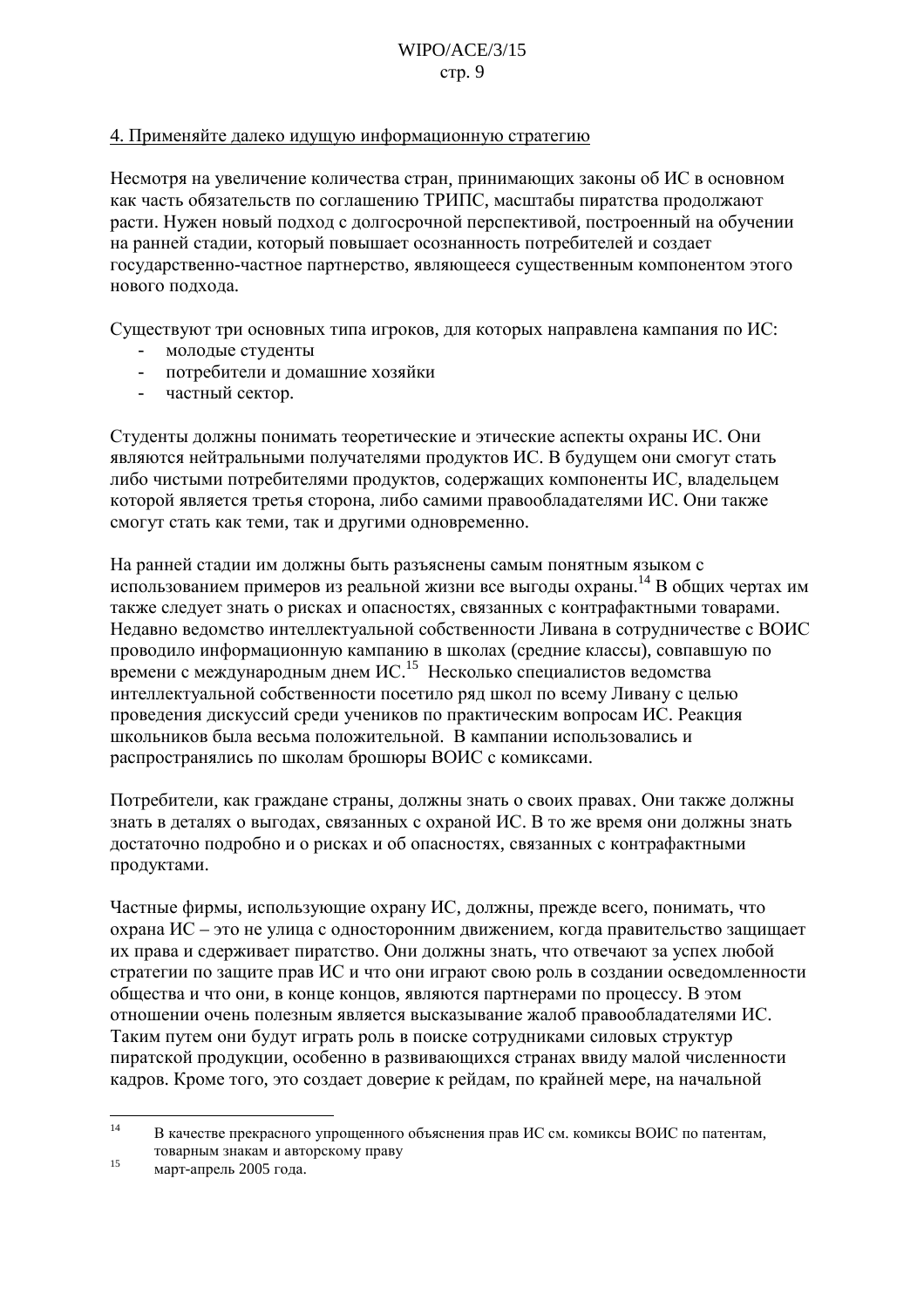<span id="page-9-0"></span>стадии, демонстрируя, что они проводятся не по усмотрению органов, занимающихся защитой прав, а вследствие полученных жалоб.

#### 5. Пропагандируйте принятые меры

Огласка мер по защите прав является мощным сдерживающим средством, поскольку в будущем торговцы контрафактным товаром подумают дважды. Придание огласке лолжно включать и уничтожение контрафактных продуктов, и высокие штрафы, и даже приговоры судов к тюремному заключению. Информация должна даваться регулярно на веб-сайтах силовых ведомств, таких как суды, ведомства по интеллектуальной собственности и таможни.

#### 6. Концентрируйтесь на приоритетных областях

Проведение большой кампании по защите прав ИС является долгосрочным процессом. Что более важно, оно требует мобилизации большого количества сотрудников силовых ведомств. В любом случае сотрудники рассеяны в небольших количествах по объектам, из-за чего трудно добиться ощутимых результатов. Поэтому очень важно на ранней стадии сконцентрироваться на отдельных приоритетных секторах, где, например, процветает пиратство. Как только история успеха отражена в документе и опубликована, могут выбираться другие сектора. На более поздней стадии после первого раунда контрольных рейдов, другие рейды могут осуществляться уже произвольно.

При выборе приоритетных секторов важным является установление источника пиратства как процентное отношение импортных товаров к товарам, произведенным в стране. В случае Ливана оказалось, что когда правительство начало кампанию по ИС, большинство контрафактной продукции являлось импортом. Поскольку 80% контрафактных товаров были импортными, а 20% произведены в стране, стало очевидным, что принятие таможенных пограничных мер является делом исключительной важности. Хотя это было и политически неправильным, был применен де-факто лозунг «Сначала импортное». Парадоксально, но это превратило инициативу в политически защитимую и устойчивую в долгосрочном плане, так как подобная мера предоставила местным производителям контрафактных товаров своего рода льготный период. В любом случае такое решение не может быть формальным, поскольку оно узаконивает дискриминацию импортной продукции по сравнению с произведенной на месте.

#### 7. Обговаривайте снижение цен для потребителей правообладателями ИС

Наталкиваясь на жалобы относительно высоких цен на продукты ИС, их правообладатели часто приводят аргументы, что разгул пиратства делает невозможным проявление инициатив по снижению цен из-за связанного с этим ущерба. Однако как только согласована всеобъемлющая стратегия по защите прав с ее показателями, правообладателям ИС открывается возможность выходить с инициативами по снижению цен на продукты ИС в среднесрочном плане. Это сократит ценовой разрыв между подлинными и пиратскими товарами и процесс будет более приемлемым для потребителей.

После непрерывного периода строгих мер по защите прав и рейдов компания Микрософт, например, согласилась делать студентам пакетные предложения на